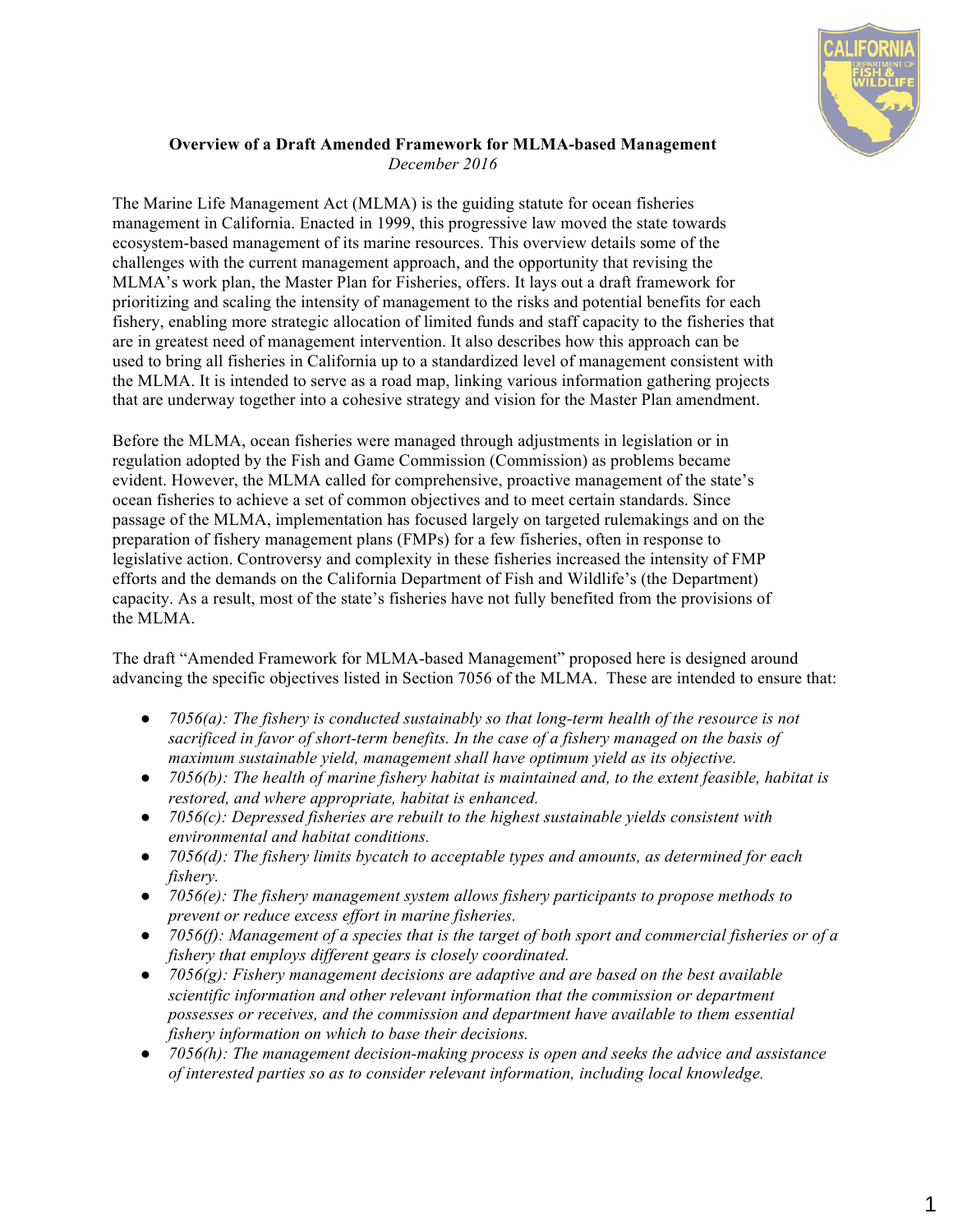- *7056(i): The fishery management system observes the long-term interests of people dependent on fishing for food, livelihood, or recreation.*
- *7056(j): The adverse impacts of fishery management on small-scale fisheries, coastal communities, and local economies are minimized.*
- *7056(k): Collaborative and cooperative approaches to management, involving fishery participants, marine scientists, and other interested parties are strongly encouraged, and appropriate mechanisms are in place to resolve disputes such as access, allocation, and gear conflicts.*
- *7056(l): The management system is proactive and responds quickly to changing environmental conditions and market or other socioeconomic factors and to the concerns of fishery participants.*
- *7056(m): The management system is periodically reviewed for effectiveness in achieving sustainability goals and for fairness and reasonableness in its interaction with people affected by management.*

These objectives are advanced by addressing three basic needs: I) a process for prioritizing future management actions both among and within fisheries; II) a process for scaling those management actions to reflect the needs, risks, and values of each fishery together with the Department's capacity; and III) a means of conveying up-to-date fisheries information in a way that's easy for stakeholders, researchers, and the public to navigate and digest. This framework is depicted on Page 5. It is important to note that all components of the framework are still being developed and tested for relevance and feasibility and will be the focus of workshops and other discussions with stakeholders.

## *I. Prioritization Component*

*Section 7073(b)(2): A priority list for preparation of fishery management plans. Highest priority shall be given to fisheries that the department determines have the greatest need for changes in conservation and management measures in order to comply with the policies and requirements set forth in this part. Fisheries for which the department determines that current management complies with the policies and requirements of this part shall be given the lowest priority.*

The prioritization component is intended to assess the need for management action in individual fisheries in a transparent and consistent fashion by conducting three types of analyses. Besides grouping fisheries as high, medium, or low need for management action, these analyses can also identify high priority actions that can be taken to improve management. These three analyses can be distilled into the following questions: 1) where are there risks?; 2) how well is current management addressing those risks?; and 3) where would confronting those unaddressed risks have the most biological, economic, social, or administrative benefit?

## *Analysis 1. Risk Assessment - Objectives addressed: 7056(a)(b)(c)(d)*

Under the draft prioritization section of the framework, all fisheries go through a risk assessment to identify and evaluate any ecological and/or biological risks posed by fishing. This assessment is composed of two assessments: a Productivity Susceptibility Analysis (PSA), which assesses the risks to a particular stock, and an Ecological Risk Assessment (ERA), which assesses the risk a fishery poses to the ecosystem. California Ocean Science Trust (OST) is currently conducting a PSA on 45 of the state's most significant fisheries in terms of commercial value and recreational participation. OST will also be adapting an ERA framework for California and applying it to five fisheries as an initial pilot.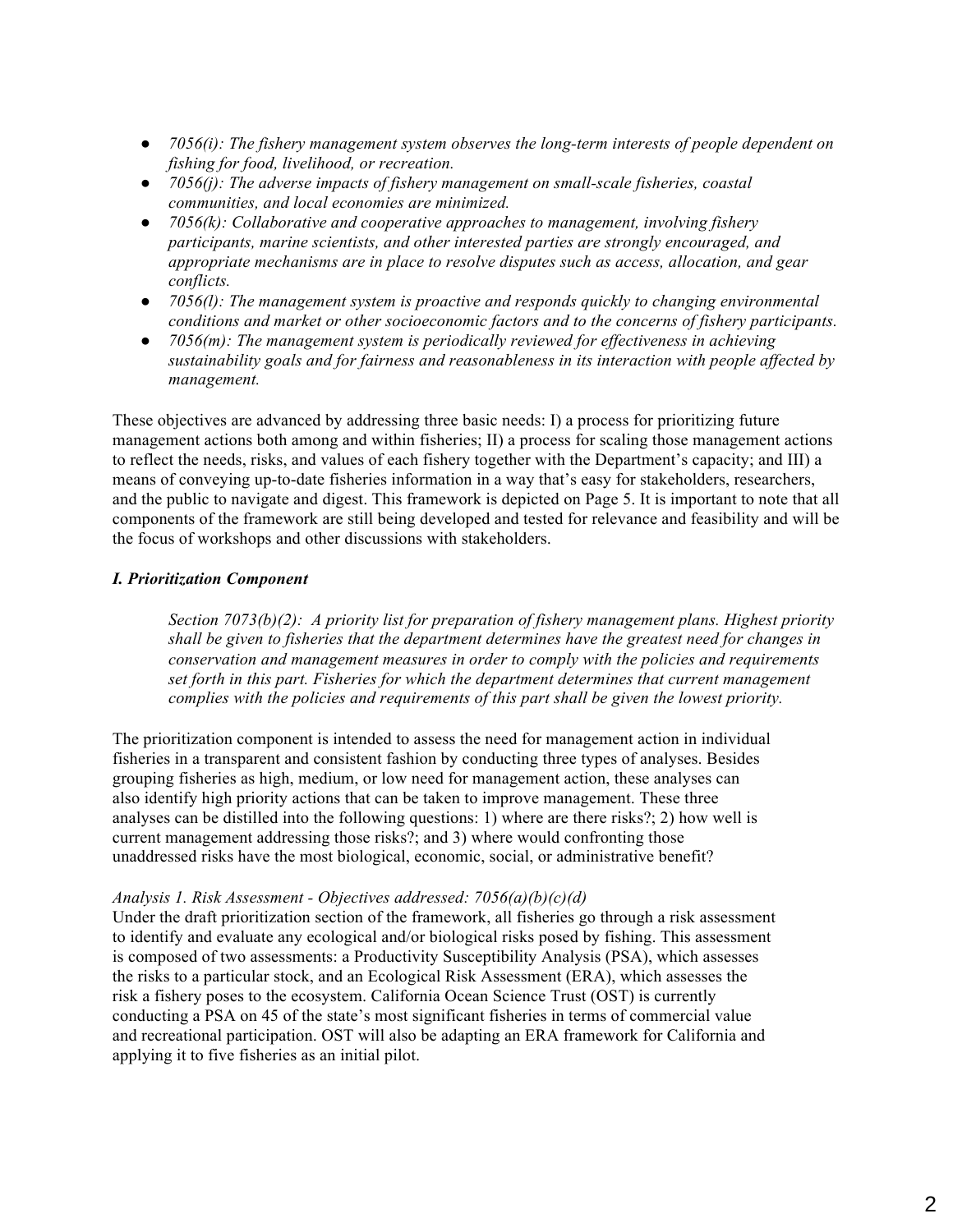The draft prioritization section of the framework would use the results of the Risk Assessment to classify fisheries as being of low, medium, or high concern. Those fisheries classified as medium or high-risk move on to the next steps of the prioritization framework, while those classified as posing a low risk are not an initial priority for additional management.

### *Analysis 2. Assessing Management Effectiveness - Objectives addressed: 7056(a-m)*

The next analysis evaluates a fishery's level of consistency with the MLMA. The first step in this analysis is an assessment of the degree to which management is consistent with the full range of the MLMA's objectives. The second step is a specific assessment of the degree to which risks identified in the Risk Assessment are being addressed by current management. The Center for Ocean Solutions is currently developing the draft MLMA-based assessment framework. If the Department determines the tool is effective, those fisheries that are classified as having low or medium consistency with the MLMA, particularly in relation to the risk areas identified in the Risk Assessment step, would be candidates for additional analysis described below. Those fisheries where management is determined to have high consistency with the MLMA require no additional management actions, although triggers for reconsidering this assessment might be identified.

*Analysis 3. Economic Value/Opportunity – Objectives addressed: 7056(i)(j)(g)(l)*  All of the fisheries that have achieved this stage of analysis have been deemed to pose medium to high ecological and/or biological risks, and may have related deficiencies in terms of consistency with the MLMA. As a result, these fisheries will likely require additional management actions to address these risks and improve consistency with the MLMA. The last step in the prioritization framework assesses the relative tradeoffs to socio-economic impacts from more active management. Approaches to conducting such an analysis are being discussed, however relevant data are relatively limited.

Under the draft prioritization section of the framework, fisheries would be categorized into three classes of concern, high, medium, and low. Generally, fisheries classified as high priorities for management would be the first to be considered for management action. In the absence of extenuating circumstances, additional management action, beyond preparation of the Enhanced Status Report described below, would be deferred on fisheries classified as medium or low priority.

## *II. Management Scaling Component*

*Section 7070: The Legislature finds and declares that the critical need to conserve, utilize, and manage the state's marine fish resources and to meet the policies and other requirements stated in this part require that the state's fisheries be managed by means of fishery management plans.*

The fisheries that fall under the scope of the MLMA range widely in complexity, biological characteristics, number of participants, geographic extent, availability of data, management need, and other factors. The process described below is intended to incorporate this variability in the range of approaches to applying MLMA-based management, from expanded and better structured Status Reports to traditional, resource intensive FMPs. The draft management scaling component of the framework seeks to match the scope and intensity of management effort with the needs and complexity of a given fishery.

*The Management Continuum – Objectives addressed: 7056 (a)(b)(d)(e)(i)(j)*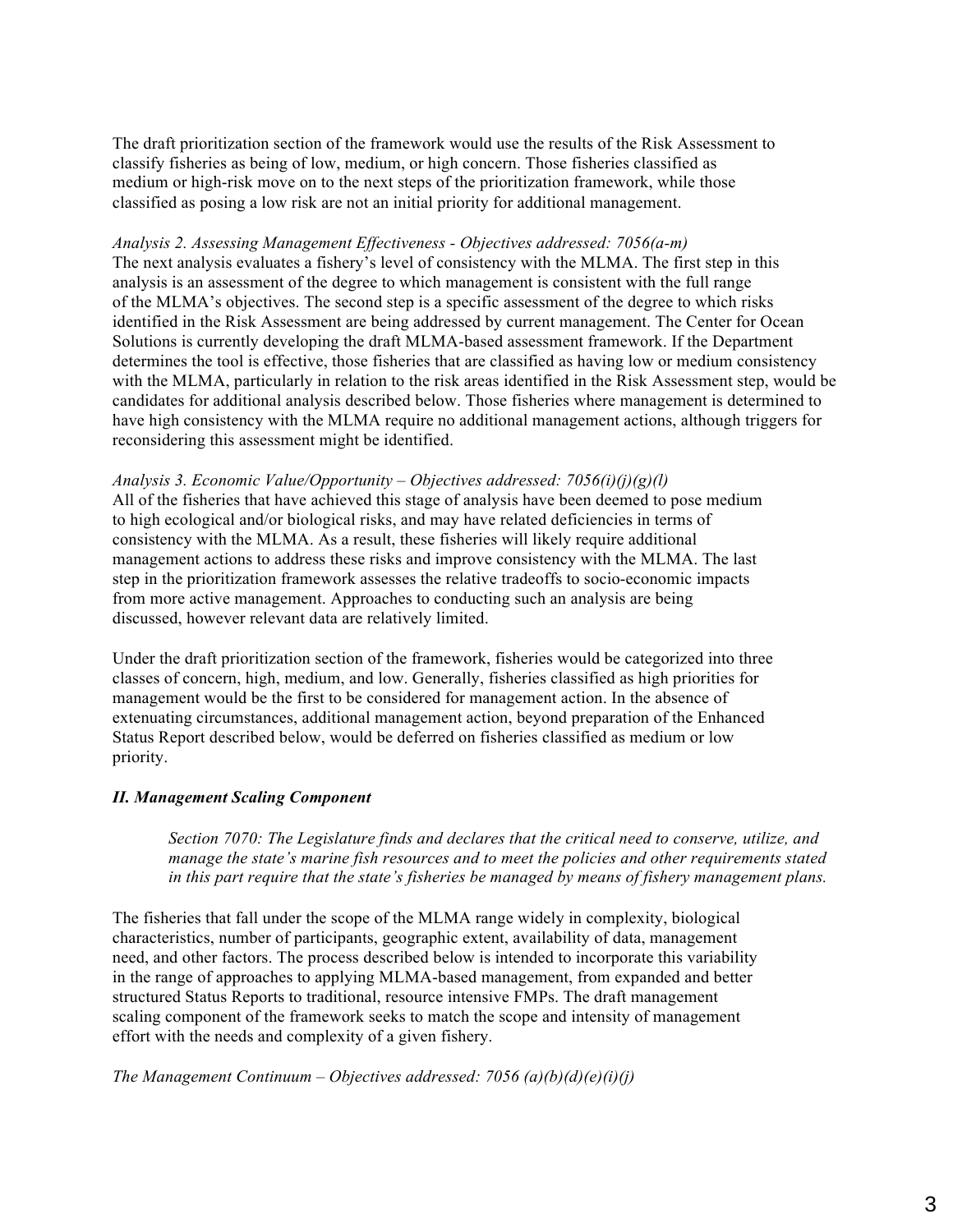Fisheries vary significantly regarding the appropriate level of management effort. For example, a small single sector fishery with low ecological and/or biological risk, that is largely consistent with the MLMA, and for which expected benefits from additional management are likely to be low may justify a lower level of response. Alternately, a large-scale, multi-sector fishery with conservation concerns and a high degree of controversy will likely demand a more intensive effort. This may lead to implementation of the MLMA taking place along a continuum ranging from a basic level represented by an Enhanced Status Report, to an intensive, complex FMP process. Broadly, the scale of management may be divided into three basic levels, as described below.

#### *Low – Enhanced Status Report Alone*

All fisheries would be the subject of an Enhanced Status Report. Building off current Status Reports, Enhanced Status Reports would be structured around the requirements of the MLMA itself, helping to ensure that included information is relevant to management under the MLMA. These reports would have sections on the history and socio-economics of the fishery, the biology and status of target stocks, ecosystem aspects of the fishery, past and current conservation measures, essential fisheries information (EFI), and monitoring. This revised format would ensure a basic standard of MLMA-based management is applied across all fisheries in a consistent and transparent fashion. It would summarize all of the available EFI for each fishery, and make it readily apparent what is not available. This structure is envisioned to assist the Department in planning both short and long-term research activities and inform external parties about research opportunities that may benefit management. Enhanced Status Reports can serve as a repository of information documenting the consistency of a fishery's management with the MLMA and the results of the analyses described above. They can also serve as sources of information for future analyses and FMP development.

## *Medium low - Status Reports Plus Focused Rulemakings*

A second group of fisheries may need relatively simple adjustments in management to address specific risks or concerns identified in the prioritization analyses. These might include a modification to an existing regulation, or the creation of a new one, where the available science is sufficient to warrant the change and there is broad stakeholder support behind the change. Any rulemakings made in this context should be relatively non-controversial, easily enforceable, and applied to the entire fishery with relative ease. An Enhanced Status Report plus a tailored rulemaking to address relatively simple issues may be an effective combination for many lower risk fisheries. Similar to the revised approach to Enhanced Status Report, the content of these limited rulemakings could more explicitly track with the areas of concern identified in the MLMA.

#### *Medium high to high - Scaled Fishery Management Plans*

In cases where the degree of management change, fishery complexity, controversy, and information needs are high, a detailed FMP may be required. The MLMA specifies what information must be included in an FMP, but does not specifically describe the process required to achieve that outcome. Rather than considering FMPs as having a process recipe in which there is a list of requirements to be checked off, it may be helpful to view the FMP as a graduated process, with increasing levels of intensity as required.

The resource demands on the Department and Commission may be reduced through several means, including process design, partnerships, and efficient stakeholder engagement, among other things. For example, creating Enhanced Status Reports early can help the Department to flag missing EFI in fisheries that have been prioritized for additional management action in the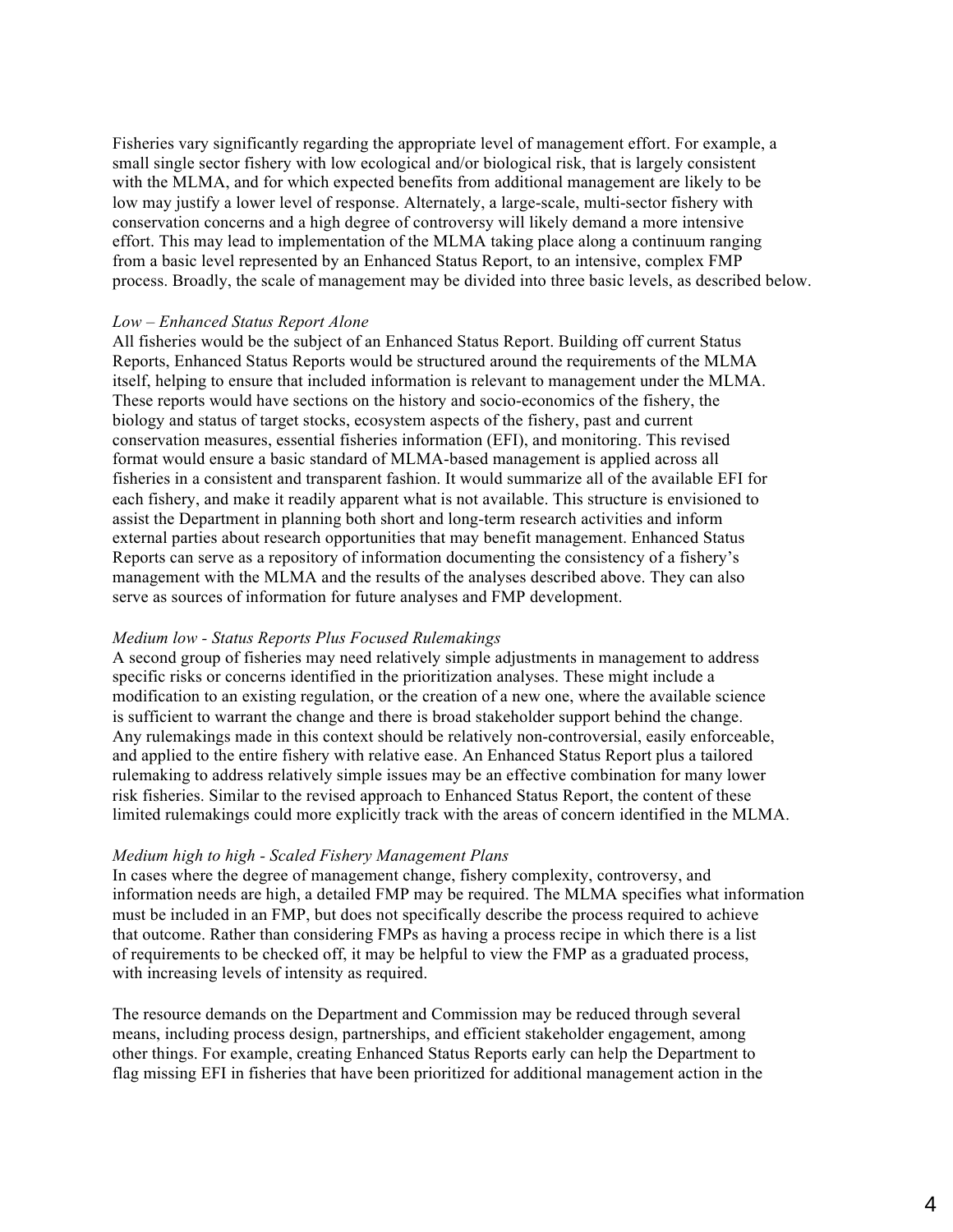medium term, enabling necessary data collection and analysis..

Identifying where along the continuum of management a fishery belongs depends on, 1) the degree of management change required to address risk and improve MLMA consistency, 2) the complexity of the fishery and, 3) the type and amount of information needed. The level of management change has two essential components: the impact on the fleet from the anticipated changes, and the administrative difficulty for managers to implement it. A change in decision-making framework or from input to output based controls may constitute a major change. Examples of minor changes in the degree of management might include a modification to the gear used to prosecute the fishery. In addition to the anticipated degree of management change, the level of complexity of the fishery will influence the intensity of the public process as well as the scope and scale of the resulting management document. Complexity criteria include the number of gear types, sector use and allocation, geographic distribution, and number of participants. Another key factor in determining the need for an FMP is whether existing statutes might conflict with the necessary changes to the fishery. By adopting a detailed FMP, any conflicting statutes can be rendered inoperative for that particular fishery, allowing greater management responsiveness.

While the first component of the framework is designed to help focus limited Department capacity on fisheries of greatest concern, this management scaling component is intended to match the level of management effort and resources to the characteristics and needs of a given fishery. In many ways this provides an explicit framework around what is an intuitive approach and seeks to identify important criteria for managers and stakeholders to consider when scaling management efforts.

## *III. The Web-based Fishery Dashboard*

*Section 7050(b)(8): Promote the dissemination of accurate information concerning the condition of, or management of, marine resources and fisheries by seeking out the best available information and making it available to the public through the marine resources management process.*

The information gathered throughout the prioritization and management processes could be housed and regularly updated on a web-based dashboard. The dashboard would be a user interface that organizes and presents information from status reports in a way that is easy to understand at a glance. At its core would be a front page where users could choose among the state's fisheries and learn basic information, with more details nested within specific categories. The tabbed page format would be common to all fisheries, and would break the information from each Enhanced Status Report into its major component parts, including tabs for "at-a-glance", "natural history", "the fishery", "ecosystem considerations", "management issues", and "research and monitoring". While substantial time and cost will be required upfront to develop the dashboard and its underlying database, once established it should be designed to be relatively simple to maintain and update. The web-based dashboard is envisioned to help promote transparency in fisheries management, foster public engagement, and focus academic research on areas of management relevance.